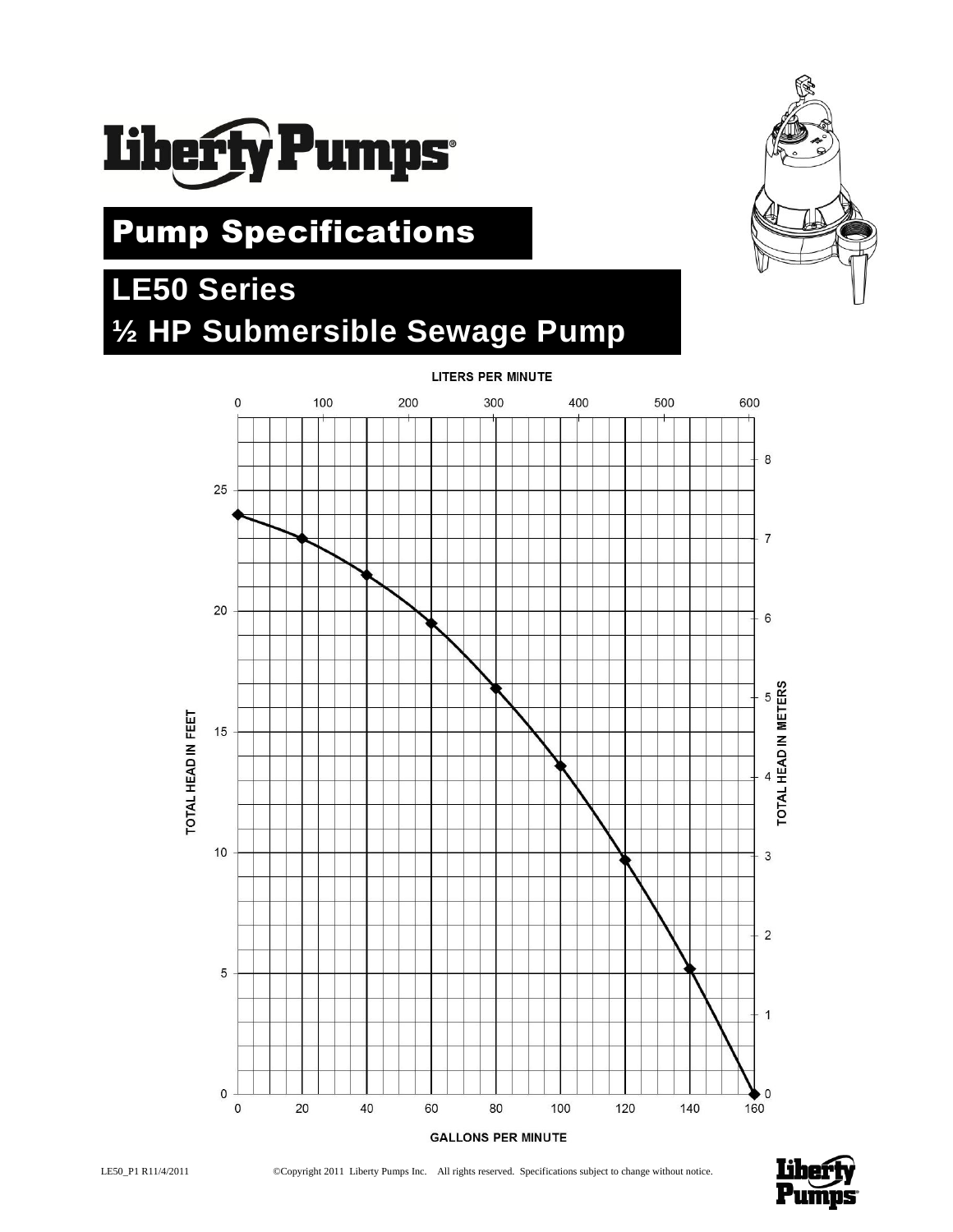# LE50-Series Dimensional Data



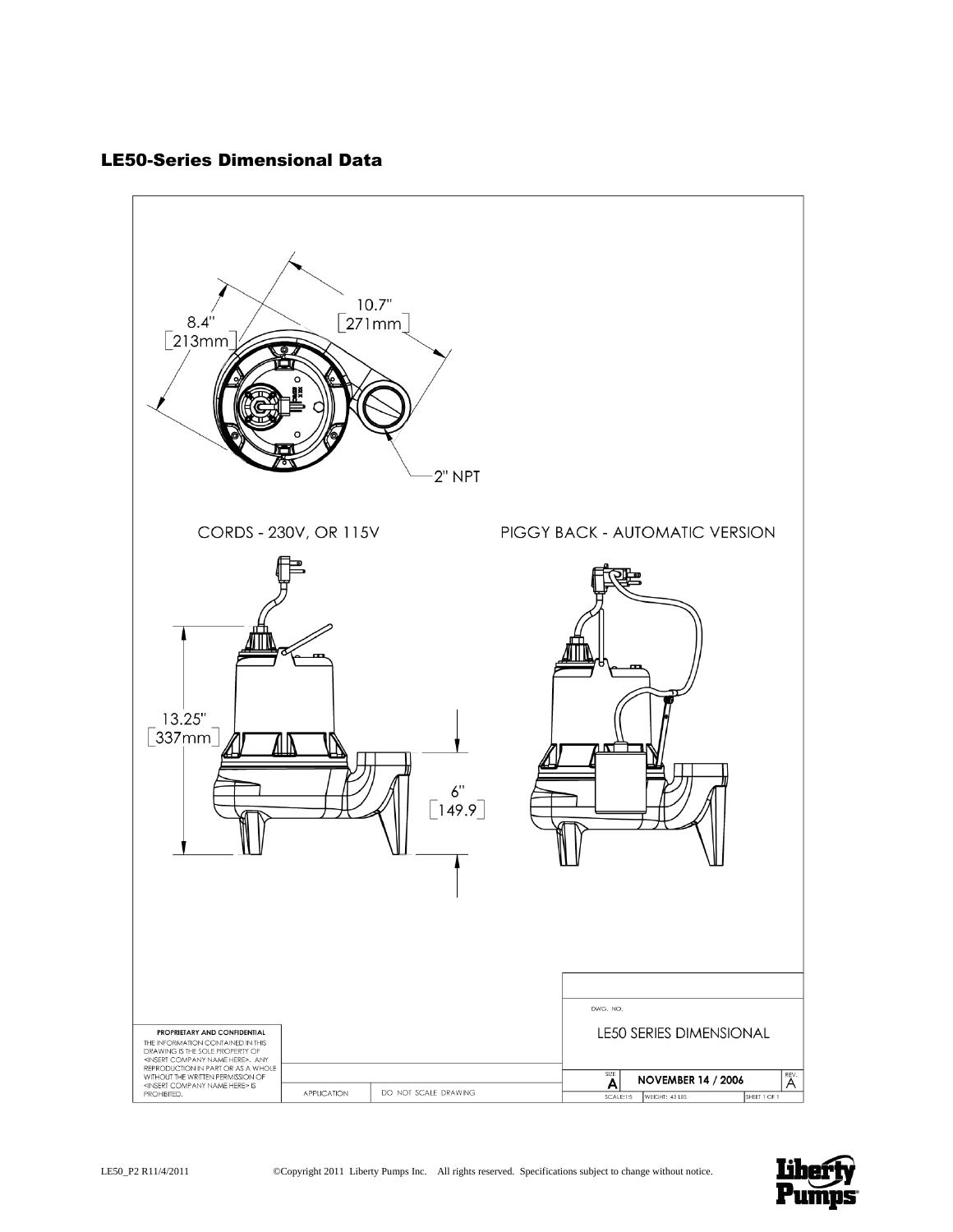# LE50-Series Electrical Data

| <b>MODEL</b> | <b>HP</b> | <b>VOLTAGE</b> | <b>PHASE</b> | <b>SF</b> | <b>FULL</b><br><b>LOAD</b><br><b>AMPS</b> | <b>LOCKED</b><br><b>ROTOR</b><br><b>AMPS</b> | <b>THERMAL</b><br><b>OVERLOAD</b><br><b>TEMP</b> | <b>STATOR</b><br><b>WINDING</b><br><b>CLASS</b> | <b>CORD</b><br><b>LENGTH</b><br><b>FT</b> | <b>DISCHARGE</b> | <b>AUTOMATIC</b> |
|--------------|-----------|----------------|--------------|-----------|-------------------------------------------|----------------------------------------------|--------------------------------------------------|-------------------------------------------------|-------------------------------------------|------------------|------------------|
| LE51A        | 1/2       | 115            |              | 1.00      | 12                                        | 22.5                                         | $105^{\circ}$ C<br>221°F                         | B                                               | 10                                        | 2"               | <b>YES</b>       |
| LE51A-2      | 1/2       | 115            |              | 1.00      | 12                                        | 22.5                                         | $105^{\circ}$ C<br>221°F                         | B                                               | 25                                        | 2"               | <b>YES</b>       |
| LE51M        | 1/2       | 115            |              | 1.00      | 12                                        | 22.5                                         | $105^{\circ}$ C<br>221°F                         | B                                               | 10                                        | 2"               | <b>NO</b>        |
| LE51M-2      | 1/2       | 115            |              | 1.00      | 12                                        | 22.5                                         | $105^\circ C$<br>221°F                           | B                                               | 25                                        | 2"               | <b>NO</b>        |
| LE52A        | 1/2       | 208-230        |              | 1.00      | 6.8                                       | 12                                           | $105^{\circ}$ C<br>221°F                         | B                                               | 10                                        | 2"               | <b>YES</b>       |
| LE52A-2      | 1/2       | 208-230        | 1            | 1.00      | 6.8                                       | 12                                           | $105^{\circ}$ C<br>$221^{\circ}F$                | B                                               | 25                                        | 2"               | <b>YES</b>       |
| LE52M        | 1/2       | 208-230        | 1            | 1.00      | 6.8                                       | 12                                           | $105^{\circ}$ C<br>221°F                         | B                                               | 10                                        | 2"               | <b>NO</b>        |
| LE52M-2      | 1/2       | 208-230        |              | 1.00      | 6.8                                       | 12                                           | $105^{\circ}$ C<br>221°F                         | B                                               | 25                                        | 2"               | <b>NO</b>        |

# LE50-Series Technical Data

|                             | <b>2 VANE ENGINEERED</b><br>THERMOPLASTIC<br><b>ELASTOMER</b> |
|-----------------------------|---------------------------------------------------------------|
| <b>IMPELLER</b>             | 2" SOLIDS HANDLING                                            |
| <b>SOLIDS HANDLING SIZE</b> | 2"                                                            |
| PAINT                       | POWDER COAT                                                   |
| <b>MAX LIQUID TEMP</b>      | 60°C 140°F                                                    |
| <b>MAX STATOR TEMP</b>      | 130°C 266°F                                                   |
| <b>THERMAL OVERLOAD</b>     | 105°C 221°F                                                   |
| <b>POWER CORD TYPE</b>      | <b>SJTW</b>                                                   |
| <b>MOTOR HOUSING</b>        | <b>CLASS 25 CAST IRON</b>                                     |
| <b>VOLUTE</b>               | <b>CLASS 25 CAST IRON</b>                                     |
| <b>SHAFT</b>                | <b>STAINLESS</b>                                              |
| <b>HARDWARE</b>             | STAINLESS                                                     |
| <b>ORINGS</b>               | <b>BUNA N</b>                                                 |
| <b>MECHANICAL SEAL</b>      | UNITIZED CERAMIC CARBON                                       |
| WEIGHT                      | 43 LBS                                                        |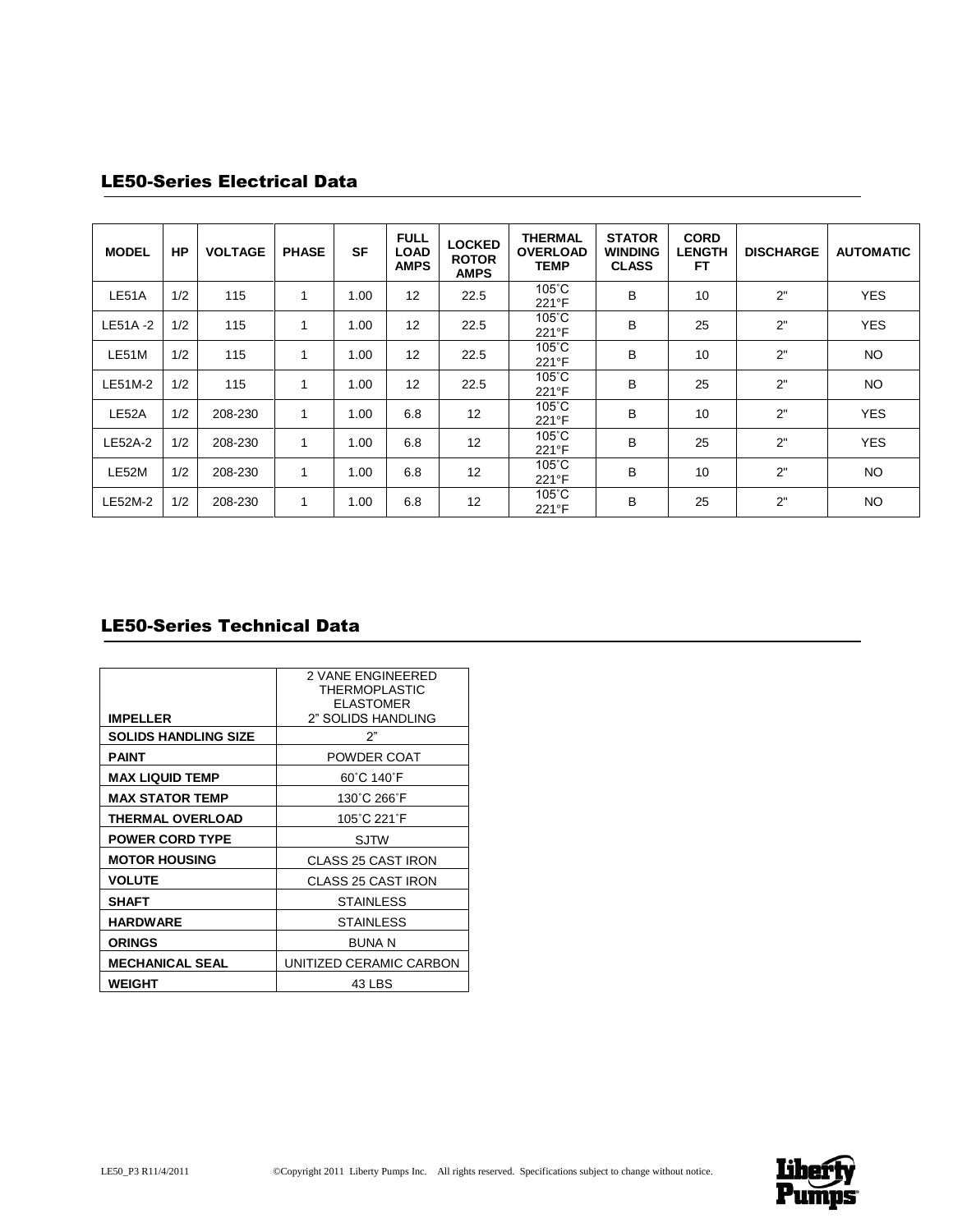# LE50-Series Specifications

#### **1.01 GENERAL:**

The contractor shall provide labor, material, equipment, and incidentals required to provide (QTY) centrifugal pumps as specified herein. The pump models covered in this specification are Series LE50 single phase pumps. The pump furnished for this application shall be model \_\_\_\_\_\_\_\_\_\_\_\_\_\_as manufactured by Liberty pumps.

## **2.01 OPERATING CONDITIONS:**

Each submersible pump shall be rated at 1/2 hp\_\_\_\_\_volts, single phase, 60 Hz. 1725 RPM. The unit shall produce\_\_\_\_\_\_\_G.P.M. at \_\_\_\_\_\_ feet of total dynamic head.

The submersible pump shall be capable of handling residential sewage with 2" solid handling capability. The submersible pump shall have a shut-off head of 24 feet and a maximum flow of 141 GPM @ 5 feet of total dynamic head.

The pump shall be controlled with:

\_\_\_\_\_\_A piggy back style on/off float switch.

\_\_\_\_\_\_A NEMA 4X outdoor simplex control panel with three float switches and a high water alarm.

\_\_\_\_\_\_A NEMA 1 indoor simplex control panel with three float switches and a high water alarm.

\_\_\_\_\_\_A NEMA 4X outdoor duplex control panel with three float switches and a high water alarm.

\_\_\_\_\_\_A NEMA 1 indoor duplex control panel with three float switches and a high water alarm.

\_\_\_\_\_\_A NEMA 4X outdoor duplex control panel with four float switches and a high water alarm.

\_\_\_\_\_\_A NEMA 1 indoor duplex control panel with four float switches and a high water alarm.

#### **3.01 CONSTRUCTION:**

Each centrifugal sewage pump shall be equal to the certified Series LE50 SERIES pumps as manufactured by Liberty Pumps, Bergen NY. The castings shall be constructed of class 25 cast iron. The motor housing shall be oil filled to dissipate heat. Air filled motors shall not be considered equal since they do not properly dissipate heat from the motor. All mating parts shall be machined and sealed with a Buna-N o-ring. All fasteners exposed to the liquid shall be stainless steel. The motor shall be protected on the top side with sealed cord entry plate with molded pins to conduct electricity eliminating the ability of water to enter internally through the cord. The motor shall be protected on the lower side with a unitized ceramic/carbon seal with stainless steel housings and spring. The pump shall be furnished with stainless steel handle.

#### **4.01 ELECTRICAL POWER CORD**

The submersible pump shall be supplied with 10 or 25 feet of multiconductor power cord. It shall be cord type SJTW, capable of continued exposure to the pumped liquid. The power cord shall be sized for the rated full load amps of the pump in accordance with the National Electric Code. The power cable shall not enter the motor housing directly but will conduct electricity to the motor by means of a water tight compression fitting cord plate assembly, with molded pins to conduct electricity. This will eliminate the ability of water to enter internally through the cord, by means of a damaged or wicking cord.

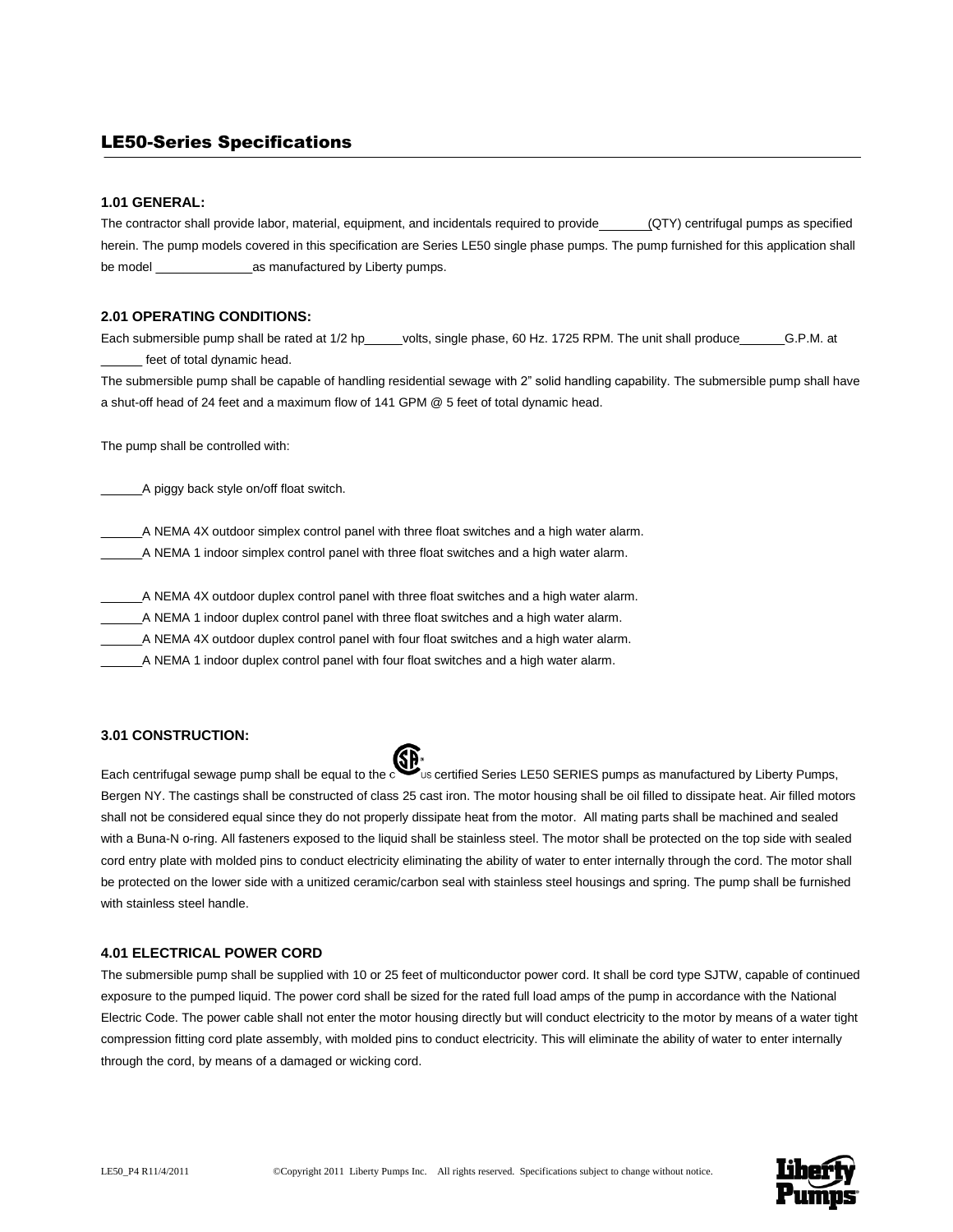# **5.01 MOTORS**

Single phase motors shall be oil filled, permanent split capacitor, class B insulated NEMA B design, rated for continuous duty. At maximum load the winding temperature shall not exceed 130 degrees C unsubmerged. Since air filled motors are not capable of dissipating heat they shall not be considered equal. The pump motor shall have an integral thermal overload switch in the windings for protecting the motor. The capacitor circuit shall be mounted internally in the pump.

#### **6.01 BEARINGS AND SHAFT**

An upper and lower ball bearing are required. Both bearings shall be permanently lubricated by the oil, which fills the motor housing. The motor shaft shall be made of 300 or 400 series stainless steel and have a minimum diameter of .50".

## **7.01 SEALS**

The pump shall have a unitized carbon / ceramic seal with stainless steel housings and spring equal to Crane Type 6A. The motor plate / housing interface shall be sealed with a Buna-N o-ring.

## **8.01 IMPELLER**

The impeller shall be engineered thermoplastic elastomer, with pump out vanes on the back shroud to keep debris away from the seal area. It shall be threaded to the motor shaft.

#### **9.01 CONTROLS**

All units can be supplied with CSA and UL approved automatic wide angle tilt float switches. The switches shall be equipped with piggy back style plug that allows the pump to be operated manually without the removal of the pump in the event that a switch becomes inoperable. Manual Pumps are operable by means of a pump control panel.

#### **10.01 PAINT**

The exterior of the casting shall be protected with Powder Coat paint.

#### **11.01 SUPPORT**

The pump shall have cast iron support legs, enabling it to be a free standing unit. The legs will be high enough to allow 2" solids to enter the volute.

# **12.01 SERVICEABILTY**

Components required for the repair of the pump shall be shipped within a period of 24 hours.